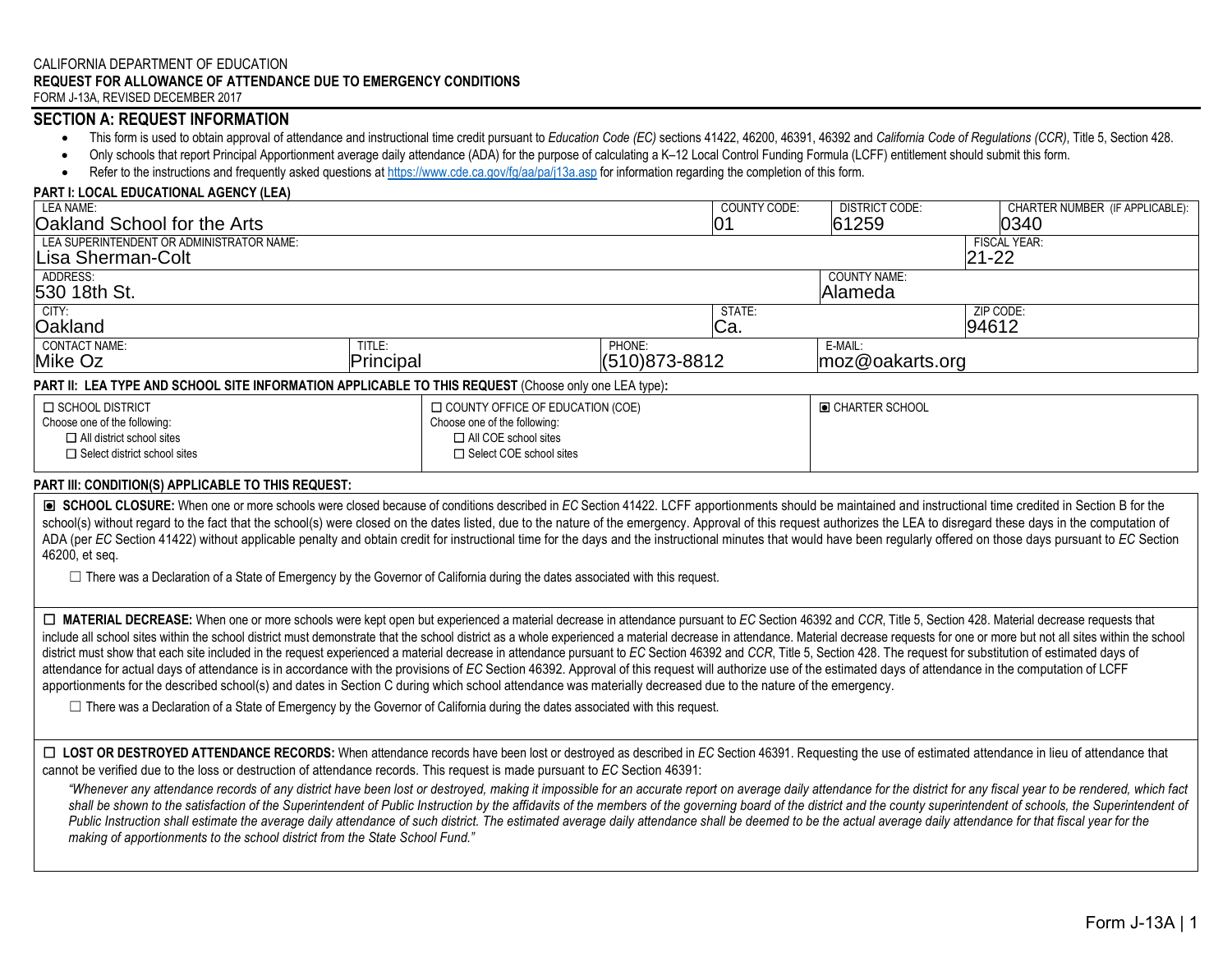#### FORM J-13A, REVISED DECEMBER 2017 CALIFORNIA DEPARTMENT OF EDUCATION **REQUEST FOR ALLOWANCE OF ATTENDANCE DUE TO EMERGENCY CONDITIONS**

SECTION B: SCHOOL CLOSURE ◯ Not Applicable (Proceed to Section C)

PART I: NATURE OF EMERGENCY (Describe in detail.) ◯ **Supplemental Page(s) Attached** 

Emergency school closure due to staff shortage as a result of quarantines due to exposure to, or infection with, COVID-19. OSA exhausted all options for obtaining staff coverage, including using all certificated staff and substitute teacher options. Nearly 30% of our teaching staff was unavailable on the days of closure.

PART II: SCHOOL INFORMATION (Use the supplemental Excel form at https://www.cde.ca.gov/fg/aa/pa/j13a.asp if more than 10 lines are needed for this request. Attach a copy of a school calendar. If the request is for multiple school sites, and the sites have differing school calendars, attach a copy of each different school calendar to the request.)

|                             | B           | C         |                |                       |                           | G                            | н                              |                 |
|-----------------------------|-------------|-----------|----------------|-----------------------|---------------------------|------------------------------|--------------------------------|-----------------|
|                             |             |           | Days in School | <b>Emergency Days</b> | <b>Built In Emergency</b> |                              |                                | Total Number of |
| School Name                 | School Code | Site Type | Calendar       | Built In              | Days Used                 | Date(s) of Emergency Closure | <b>Closure Dates Requested</b> | Days Requested  |
| Oakland School for the Arts | 0161259     |           | 175            | 0                     | $\mathbf 0$               | 1/11-1/14/22                 | 1/11-1/14/22                   |                 |
|                             |             |           |                |                       |                           |                              |                                |                 |
|                             |             |           |                |                       |                           |                              |                                |                 |
|                             |             |           |                |                       |                           |                              |                                |                 |
|                             |             |           |                |                       |                           |                              |                                |                 |
|                             |             |           |                |                       |                           |                              |                                |                 |
|                             |             |           |                |                       |                           |                              |                                |                 |
|                             |             |           |                |                       |                           |                              |                                |                 |
|                             |             |           |                |                       |                           |                              |                                |                 |
|                             |             |           |                |                       |                           |                              |                                |                 |

**PART III: CLOSURE HISTORY** (List closure history for all schools in Part II. Refer to the instructions for an example.)

| A           | B           | C           | D                    | F      |                              |
|-------------|-------------|-------------|----------------------|--------|------------------------------|
| School Name | School Code | Fiscal Year | <b>Closure Dates</b> | Nature | Weather<br>Related<br>Yes/No |
|             |             |             |                      |        |                              |
|             |             |             |                      |        |                              |
|             |             |             |                      |        |                              |
|             |             |             |                      |        |                              |
|             |             |             |                      |        |                              |
|             |             |             |                      |        |                              |
|             |             |             |                      |        |                              |
|             |             |             |                      |        |                              |
|             |             |             |                      |        |                              |
|             |             |             |                      |        |                              |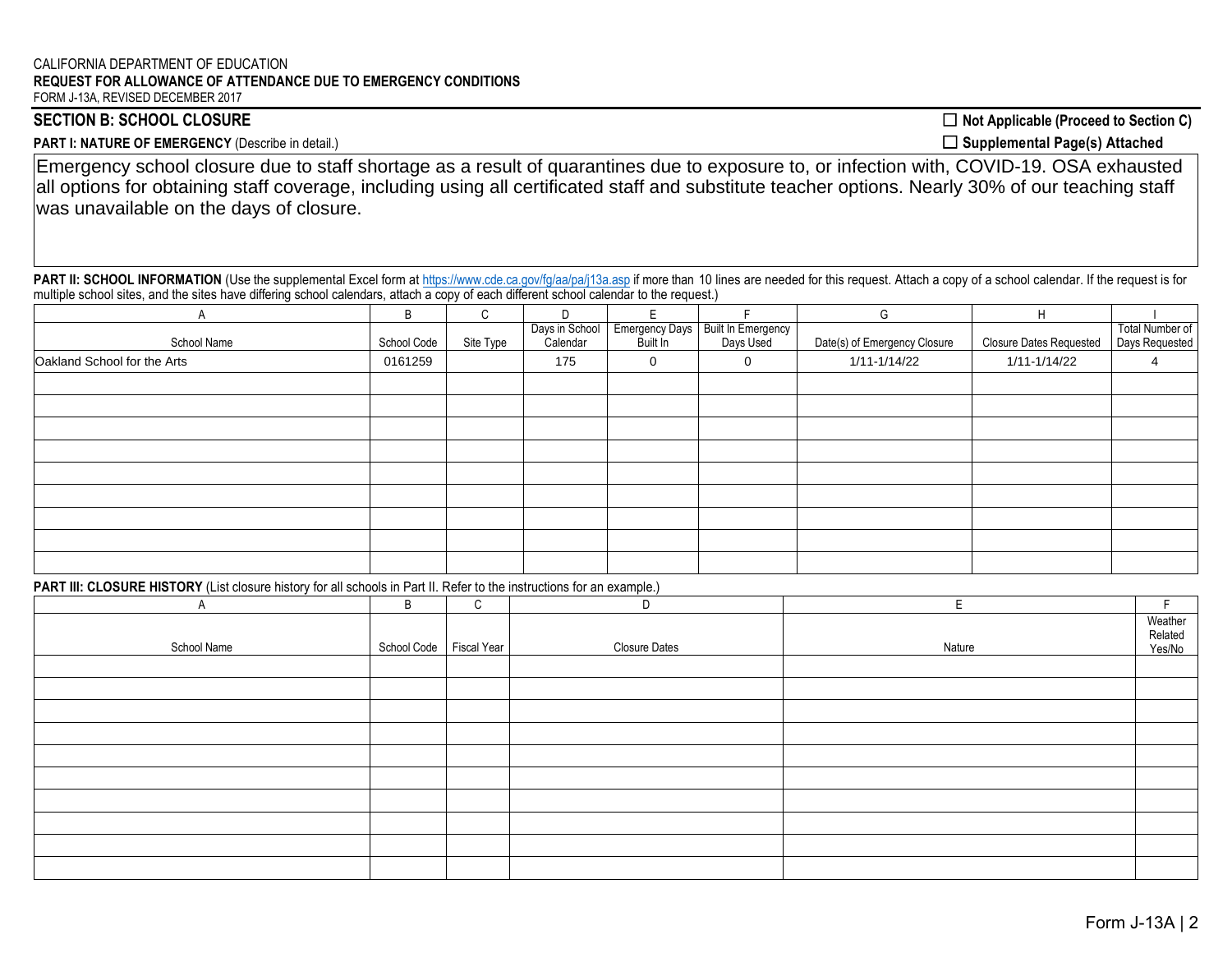**PART I: NATURE OF EMERGENCY** (Describe in detail.)

SECTION C: MATERIAL DECREASE **Note Applicable (Proceed to Section D**) □ Supplemental Page(s) Attached

PART II: MATERIAL DECREASE CALCULATION (Use the supplemental Excel file at https://www.cde.ca.gov/fg/aa/pa/j13a.asp if more than 10 lines are needed for this request. Refer to the instructions for information on completing the form including the definition of "normal" attendance.)

|             | B           | C                                    |                                                   |                   |                          | G*                              | H                                           |
|-------------|-------------|--------------------------------------|---------------------------------------------------|-------------------|--------------------------|---------------------------------|---------------------------------------------|
| School Name | School Code | "Normal" Attendance<br>(October/May) | Dates Used for Determining<br>"Normal" Attendance | Date of Emergency | <b>Actual Attendance</b> | Qualifier: 90% or<br>Less (F/C) | Net Increase of<br>Apportionment Days (C-F) |
|             |             |                                      |                                                   |                   |                          | $\mathbf 0$                     | $\Omega$                                    |
|             |             |                                      | $\overline{\phantom{a}}$                          |                   |                          |                                 |                                             |
|             |             |                                      |                                                   |                   |                          |                                 |                                             |
|             |             |                                      |                                                   |                   |                          |                                 |                                             |
|             |             |                                      |                                                   |                   |                          |                                 |                                             |
|             |             |                                      | $\overline{\phantom{0}}$                          |                   |                          |                                 |                                             |
|             |             |                                      | $\overline{\phantom{0}}$                          |                   |                          |                                 |                                             |
|             |             |                                      | $\overline{\phantom{a}}$                          |                   |                          |                                 |                                             |
|             |             |                                      |                                                   |                   |                          |                                 |                                             |
|             |             |                                      |                                                   |                   |                          |                                 |                                             |
|             | Total:      | 0                                    |                                                   |                   |                          |                                 |                                             |

PART III: MATERIAL DECREASE CALCULATION FOR CONTINUATION HIGH SCHOOLS (Provide the attendance in hours. Use the supplemental Excel file at https://www.cde.ca.gov/fg/aa/pa/j13a.asp if more than 5 lines are needed for this request. Refer to the instructions for information on completing the form including the definition of "normal" attendance.) 0

|             |             |                           |                                                  |                   |                                   | $\sim$ *                        |                                  |
|-------------|-------------|---------------------------|--------------------------------------------------|-------------------|-----------------------------------|---------------------------------|----------------------------------|
| School Name | School Code | "Normal" Attendance Hours | Date Used for Determining<br>"Normal" Attendance | Date of Emergency | <b>Actual Attendance</b><br>Hours | Qualifier: 90% or<br>Less (F/C) | Net Increase of Hours<br>$(C-F)$ |
|             |             |                           |                                                  |                   |                                   |                                 |                                  |
|             |             |                           |                                                  |                   |                                   |                                 |                                  |
|             |             |                           |                                                  |                   |                                   |                                 |                                  |
|             |             |                           |                                                  |                   |                                   |                                 |                                  |
|             |             |                           |                                                  |                   |                                   |                                 |                                  |
|             | Total:      |                           |                                                  |                   |                                   |                                 |                                  |

*\*Qualifier should be 90% or less except when the governor declares a state of emergency or in the case of a Necessary Small School (NSS) site.*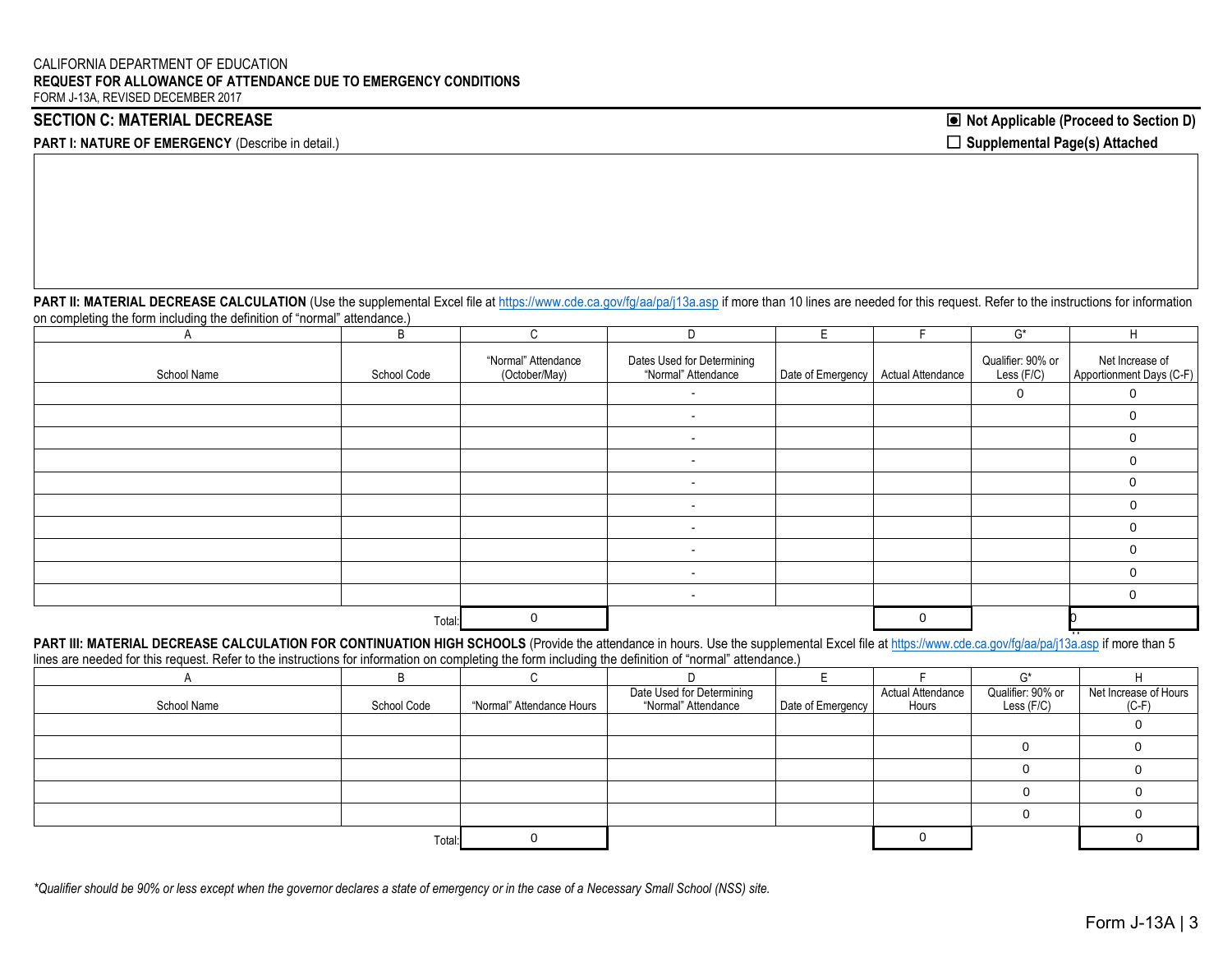## CALIFORNIA DEPARTMENT OF EDUCATION **REQUEST FOR ALLOWANCE OF ATTENDANCE DUE TO EMERGENCY CONDITIONS**

FORM J-13A, REVISED DECEMBER 2017

| SECTION D: LOST OR DESTROYED ATTENDANCE RECORDS                                                            | ■ Not Applicable (Proceed to Section E) |
|------------------------------------------------------------------------------------------------------------|-----------------------------------------|
| <b>PART I: PERIOD OF REQUEST</b> The entire period covered by the lost or destroyed records commences with | up to and including                     |
| <b>PART II: CIRCUMSTANCES</b> (Describe below circumstances and extent of records lost or destroyed.)      |                                         |

**PART III: PROPOSAL** (Describe below the proposal to reconstruct attendance records or estimate attendance in the absence of records.)